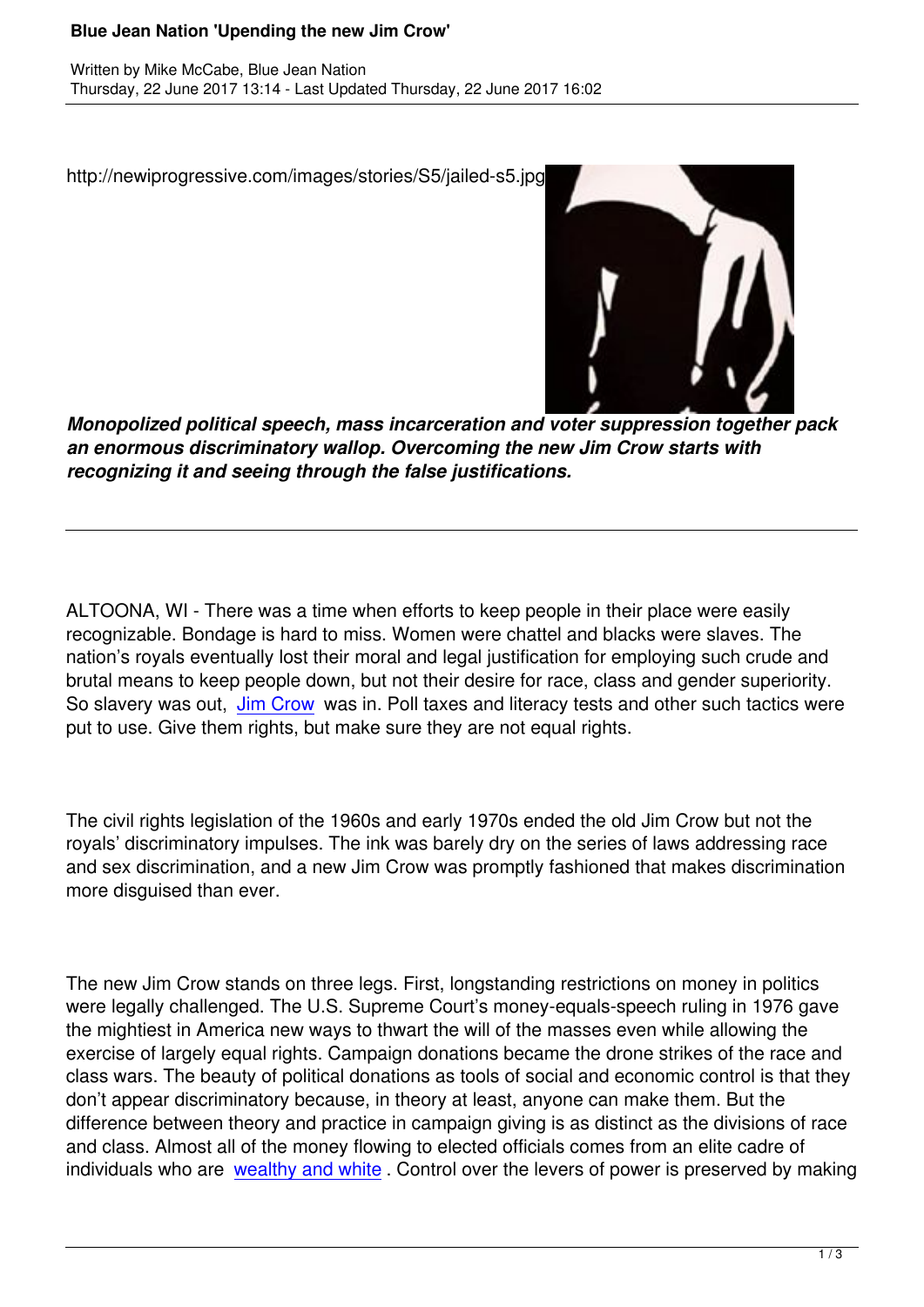political expression and participation prohibitively expensive for all but a few.

Monopolizing political speech has been done in the name of protecting the First Amendment. The barely visible hand of organized money has robbed voters in most parts of the state of their ability to control their own political destiny. Long before voters ever cast a ballot, whoever is most successful in attracting money wins what amounts to a wealth primary that weeds out any meaningful competition, leaving the people with a vote but little if any choice. The wealth primary works hand in hand with the practice of gerrymandering political boundaries to strip elections of competitiveness and render them pale imitations of democratic contests.

Having secured the means to keep people down by allowing them to freely vote in elections whose results are preordained, America's royalty nevertheless took no chances. Discriminatory drug policies and the practice of racial profiling by law enforcement authorities and the resulting mass incarceration of African American males became the second key feature of the new Jim Crow. This was largely done in the name of fighting the scourge of drug abuse in America. The War on Drugs

has never put much of a dent in drug use, but it has been a remarkably efficient tool of discrimination

The third leg the new Jim Crow stands on is voter suppression. Since the 2010 election, nearly half of the states made laws restricting the right to vote in one way or another. These laws have been sold as election integrity measures. The public has been repeatedly told such laws are needed to prevent rampant voter fraud. In reality, voter fraud in the U.S. is nearly non-existent

. But in **Wisconsin** 

[and](https://www.brennancenter.org/issues/voter-fraud) 

[.](http://www.history.com/shows/americas-war-on-drugs)

## elsewhere

[in the coun](http://www.pbs.org/newshour/rundown/wisconsin-voter-id-law/)try, new laws restricting voting in the name of preventing fraud have proven remarkably effective in preventing racial minorities, the poor and the young from casting ballots.

Monopolized political speech, mass incarceration and voter suppression together pack an enormous discriminatory wallop. Overcoming the new Jim Crow starts with recognizing it and calling it what it is, and seeing through the false justifications. Then its legs need to be taken out from under it.